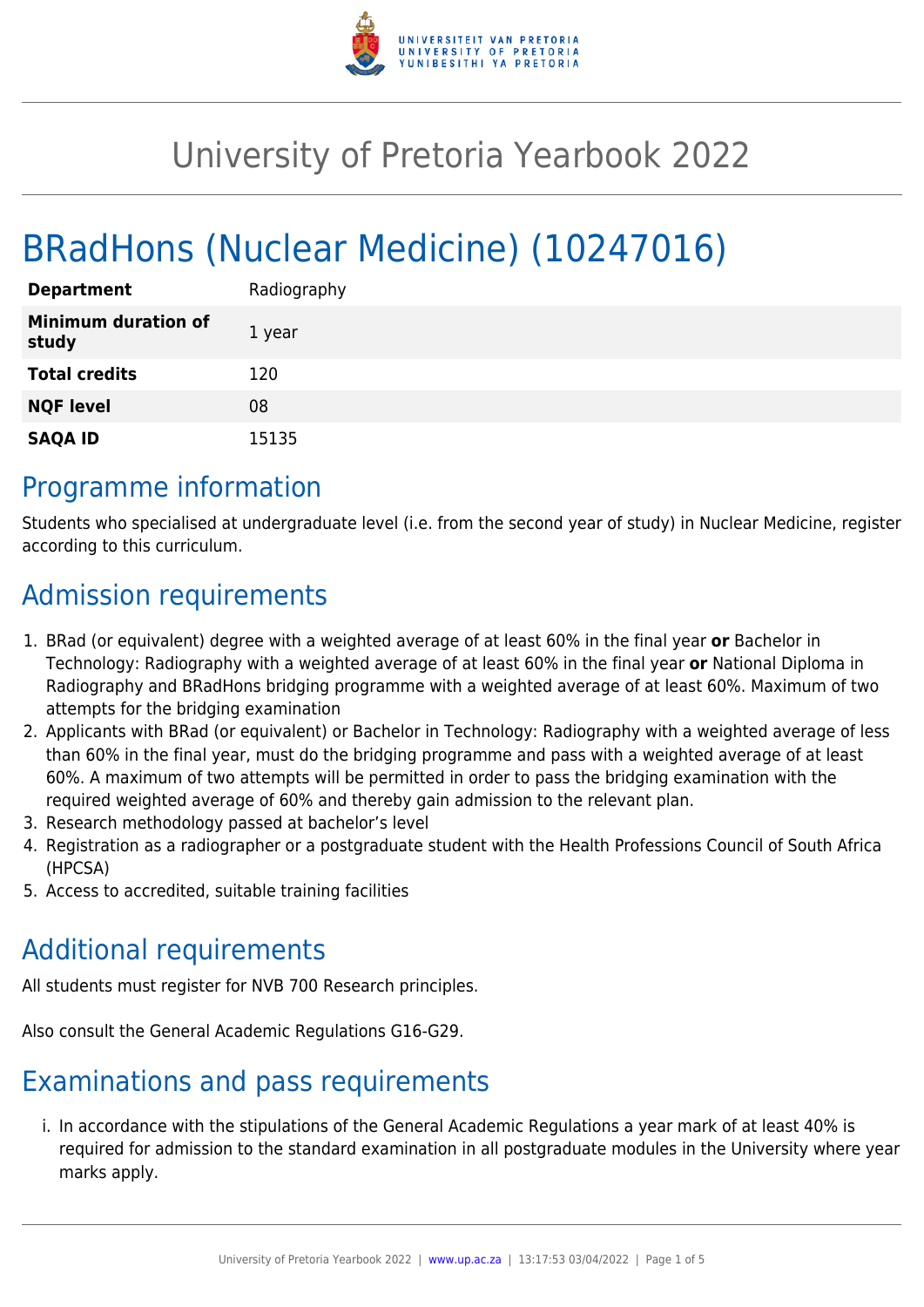

- ii. Each paper written for the standard examination must be passed individually with 50%.
- iii. There is one examination period for the standard examination in October/ November and the supplementary examination in November/December of the same year.
- iv. If a student fails the supplementary examination, the module must be repeated.
- v. A supplementary examination in a module is granted to a student, if a student obtains a final mark of between 40%-49% in any module at the examination.
- vi. Students intending to sit for the supplementary examination due to the reasons mentioned above, must register for the supplementary examination opportunity 24 hours after the results have been made public.
- vii. If a student fails a module in the standard examination, the examination mark obtained in the relevant module at the supplementary examination will be calculated as the final mark. The marks obtained with continuous evaluation during the quarter/semester/year will not be taken into calculation. If the student passes the module in the supplementary examination, a maximum of 50% is awarded as a pass mark to the module in question.
- viii. A student who is prevented from writing the standard examination due to illness or other qualifying circumstances, may be granted permission by the dean to write a special examination in the particular module(s).
- ix. If a student is granted permission by the dean to write a special examination, the continuous evaluation mark, together with the examination mark obtained in the module in question at the special examination, will be calculated as the final mark obtained in the module.
- x. In instances where students are unable to write the examination and supplementary examination as a consequence of a serious medical condition or an accident, such a student must apply for a special dispensation, with the support of the dean, to the Registrar, who will make a final decision.
- xi. A student who has failed one module but who has passed all other modules, may be admitted to a Chancellor's examination in the module in question at the end of the first semester of the subsequent year, after obtaining a subminimum of 40% in the first semester.
- xii. A final year student who has failed more than one module, must register for the whole year to complete the modules in question.

## Pass with distinction

The degree is conferred with distinction on a student who has obtained an average of at least 75% (not rounded) in all the modules for the degree.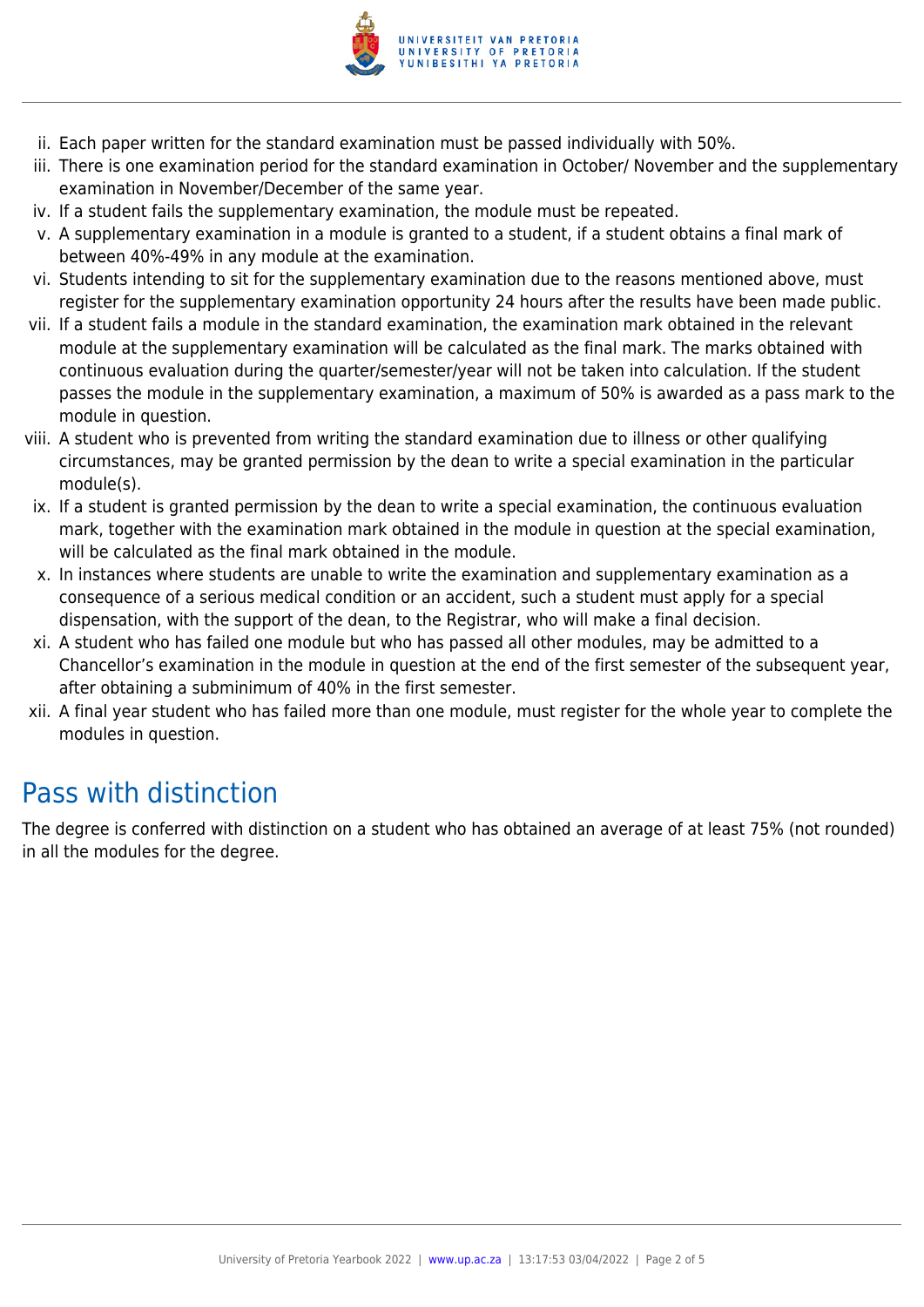

## Curriculum: Final year

**Minimum credits: 120**

### **Fundamental modules**

### **Research principles 700 (NVB 700)**

| <b>Module credits</b>         | 5.00                           |
|-------------------------------|--------------------------------|
| <b>NQF Level</b>              | 08                             |
| <b>Prerequisites</b>          | No prerequisites.              |
| <b>Contact time</b>           | 1 discussion class per week    |
| <b>Language of tuition</b>    | Module is presented in English |
| <b>Department</b>             | Radiography                    |
| <b>Period of presentation</b> | Semester 1                     |
| Module content                |                                |

Development and submission of a research protocol.

## **Core modules**

### **Instrumentation 700 (INX 700)**

| <b>Module credits</b>         | 25.00                                                                 |
|-------------------------------|-----------------------------------------------------------------------|
| <b>NQF Level</b>              | 08                                                                    |
| <b>Prerequisites</b>          | No prerequisites.                                                     |
| <b>Contact time</b>           | 1 discussion class per week, 1 lecture per week, 1 practical per week |
| <b>Language of tuition</b>    | Module is presented in English                                        |
| <b>Department</b>             | Radiography                                                           |
| <b>Period of presentation</b> | Year                                                                  |
| <b>Module content</b>         |                                                                       |
|                               |                                                                       |

PET/CT. PET/MRI. Hybrid image reconstruction technology.

### **Nuclear medicine 700 (KDE 700)**

| <b>Module credits</b>      | 30.00                                                                 |
|----------------------------|-----------------------------------------------------------------------|
| <b>NQF Level</b>           | 08                                                                    |
| <b>Prerequisites</b>       | No prerequisites.                                                     |
| <b>Contact time</b>        | 1 discussion class per week, 1 lecture per week, 1 practical per week |
| <b>Language of tuition</b> | Module is presented in English                                        |
| <b>Department</b>          | Radiography                                                           |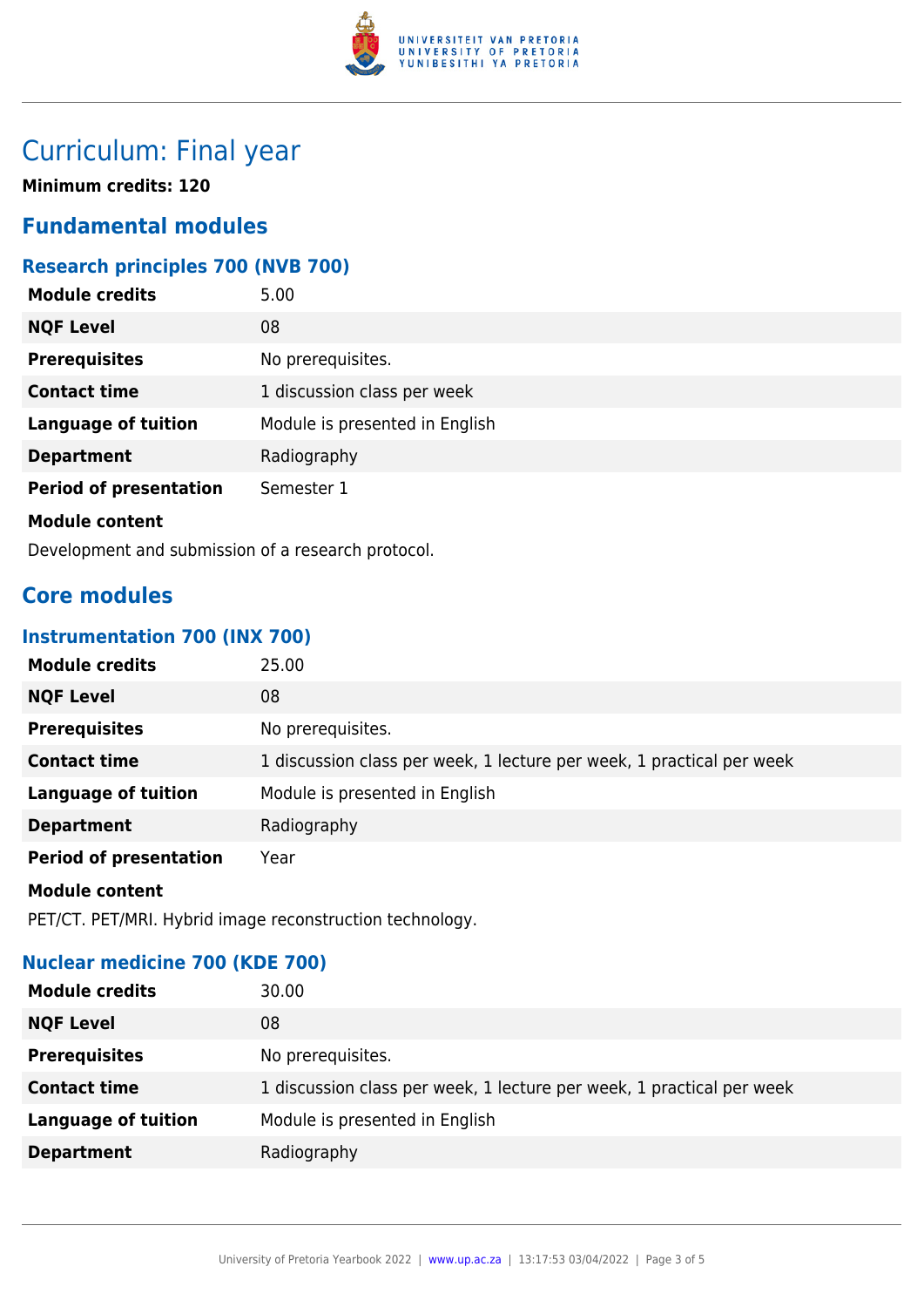

#### **Period of presentation** Year

#### **Module content**

Advanced imaging and processing techniques. Procedures involving the use of emerging technologies and radiopharmaceuticals. Paediatric nuclear medicine diagnostic imaging. Management and administration of therapeutic radiopharmaceuticals. Radiation safety aspects.

Comprehensive quality assurance and unit management. Establishing nuclear medicine services. Advanced concepts, current quality management theory, accreditation, and audit documentation. Basic principles and practices necessary for effective supervision and leadership in a healthcare environment. Principles and practices in human resource management in healthcare settings.

### **Radiopharmacology 700 (RDF 700)**

| <b>Module credits</b>         | 30.00                                                               |
|-------------------------------|---------------------------------------------------------------------|
| <b>NQF Level</b>              | 08                                                                  |
| <b>Prerequisites</b>          | No prerequisites.                                                   |
| <b>Contact time</b>           | 1 discussion class per week, 1 lecture per week, 1 seminar per week |
| <b>Language of tuition</b>    | Module is presented in English                                      |
| <b>Department</b>             | Radiography                                                         |
| <b>Period of presentation</b> | Year                                                                |

#### **Module content**

Radiopharmaceutical development trial processes and novel applications.

### **Research report: Radiography 700 (RSK 700)**

| <b>Module credits</b>         | 30.00                          |
|-------------------------------|--------------------------------|
| <b>NQF Level</b>              | 08                             |
| <b>Prerequisites</b>          | No prerequisites.              |
| <b>Contact time</b>           | as scheduled with study leader |
| <b>Language of tuition</b>    | Module is presented in English |
| <b>Department</b>             | Radiography                    |
| <b>Period of presentation</b> | Year                           |

#### **Module content**

Continuation of the research process which includes the implementation of the approved research protocol and writing up a research essay of the completed research project.

The regulations and rules for the degrees published here are subject to change and may be amended after the publication of this information.

The [General Academic Regulations \(G Regulations\)](https://www.up.ac.za/yearbooks/2022/rules/view/REG) and [General Student Rules](https://www.up.ac.za/yearbooks/2022/rules/view/RUL) apply to all faculties and registered students